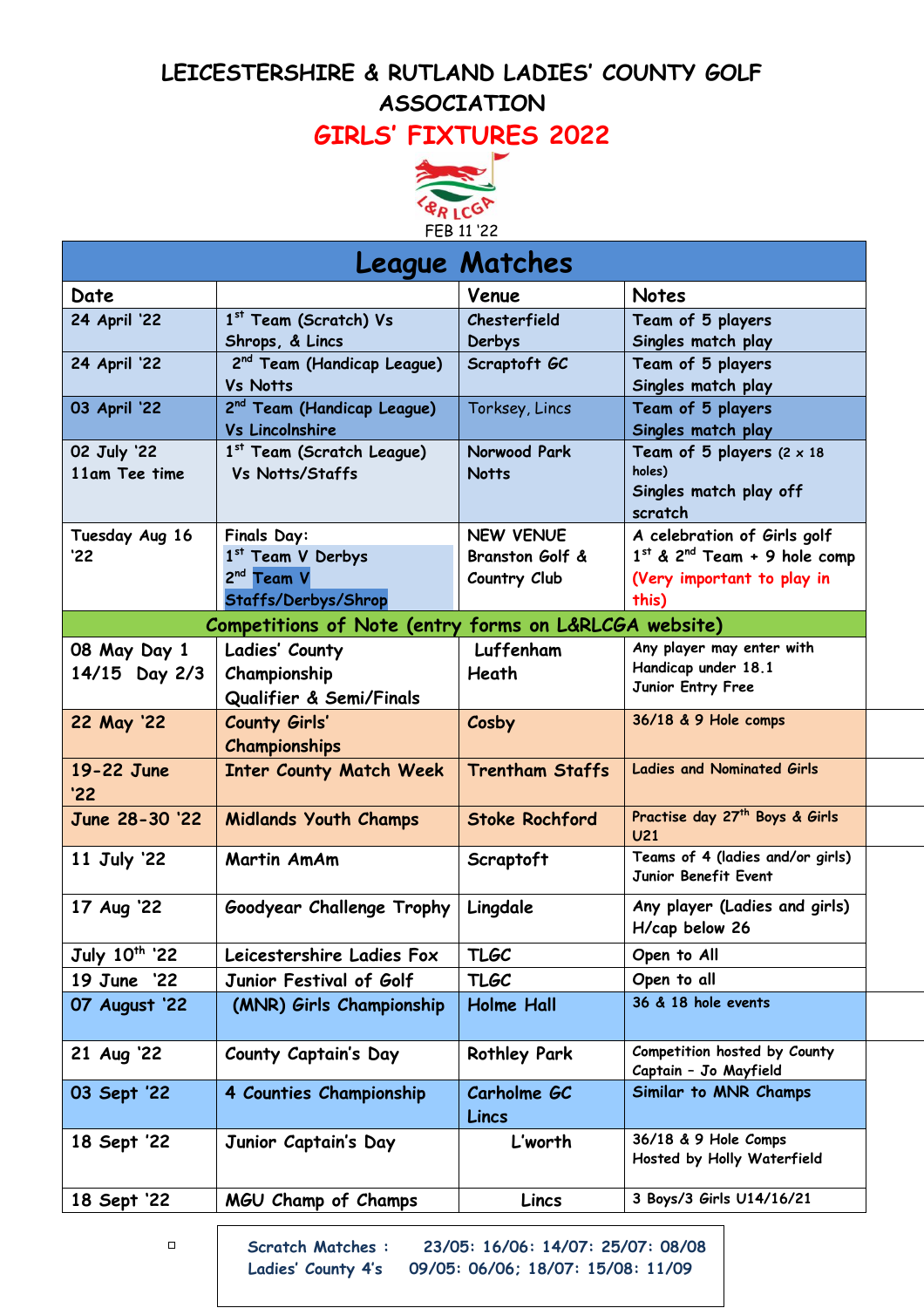#### **JUNIOR FOXES PATHWAY TOUR 2022 BOYS & GIRLS**

| <b>DATE</b>  | <b>EVENT</b>             | <b>VENUE &amp; TIME</b> |
|--------------|--------------------------|-------------------------|
| 08 May 2022  | Foxes Pathway Tour 1     | Hinckley                |
| 26 June 2022 | Foxes Pathway Tour 2     | <b>TLGC</b>             |
| 10 July 2022 | Foxes Pathway Tour 3     | Lutterworth             |
| 03 Aug 2022  | Foxes Pathway Tour 4     | Cosby                   |
| 19 Aug 2022  | Foxes Pathway Tour 5     | <b>Birstall</b>         |
|              |                          |                         |
|              | Semi & Finals TBA for 18 |                         |
|              | Hole                     |                         |
|              | All details on County    |                         |
|              | Website                  |                         |
|              |                          |                         |

## **Little Foxes Academy Girls Only**

#### **2 Tier Coaching – Pete Livie & Pete Faragher TLGC**

| <b>Date</b>     | <b>Time &amp; Duration</b> | <b>Comments</b> |
|-----------------|----------------------------|-----------------|
| <b>APRIL 24</b> | $10-11.30$ $11.45-$        |                 |
|                 | 1 pm                       |                 |
| <b>JUNE 12</b>  |                            |                 |
| JULY 18         |                            |                 |
| <b>AUG 14</b>   |                            |                 |
| SEPT 25         |                            |                 |
| OCT 16          |                            |                 |

# **Coaching & Development Sessions: Girls Only**

| Date & Location     | <b>Time &amp; Duration</b>  | <b>Comments</b>                 |
|---------------------|-----------------------------|---------------------------------|
| Luffenham Heath     | Sept 26 '21 - 1 Day         | Ladies & Jnr 1st Team           |
| Lingdale            | Nov $7^{th}$ '21 - 1 Day    | <b>Ditto</b>                    |
| <b>WOODHALL SPA</b> | <b>MAR 19/20</b>            | $1^{5T}$ & 2 <sup>ND</sup> TEAM |
|                     |                             | NOMINATED PLAYERS               |
| <b>SHORT GAME</b>   | <b>MAY 30</b><br>$6 - 7.30$ | <b>SQUAD DEVELOPMENT</b>        |